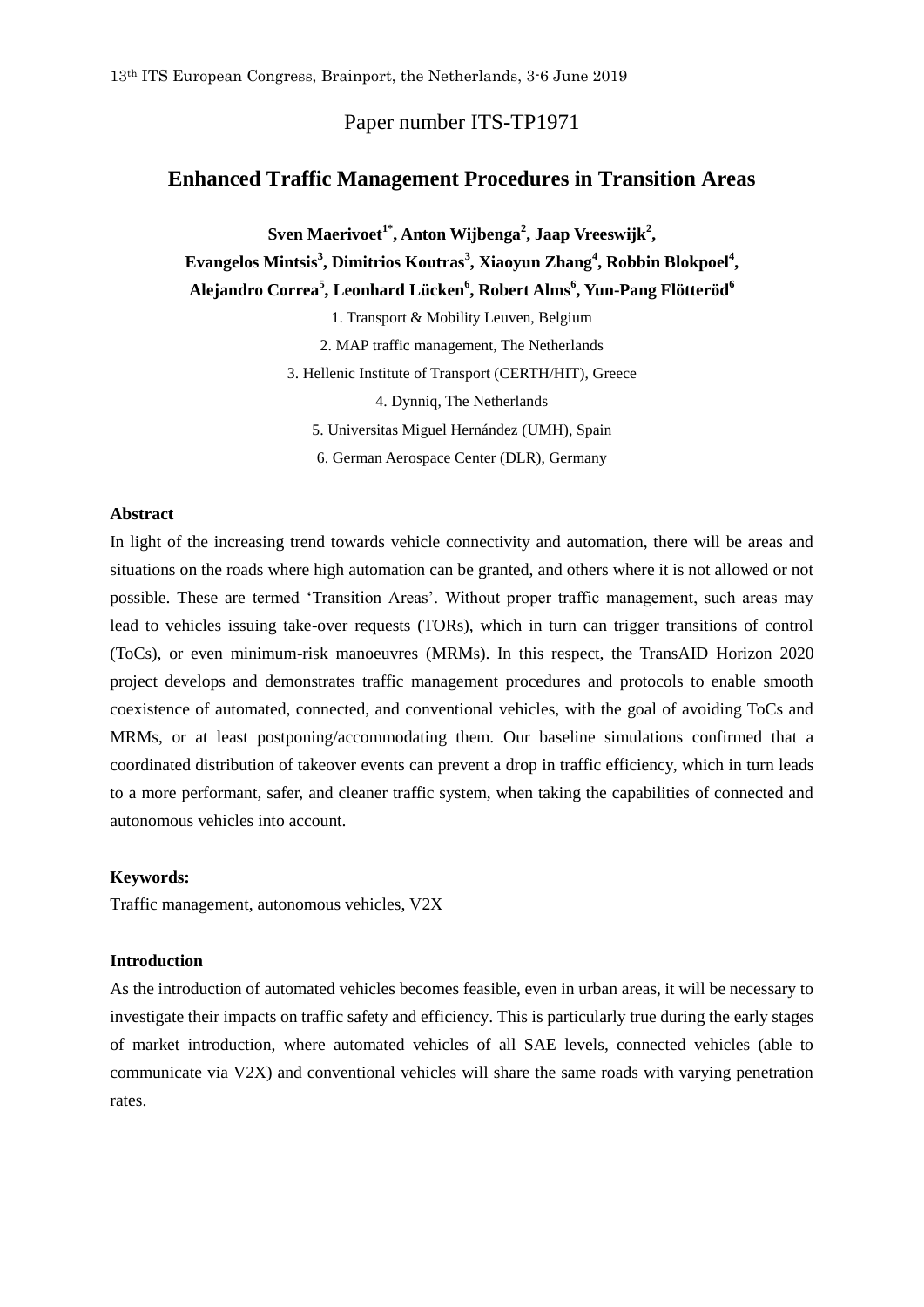There will be areas and situations on the roads where high automation can be granted, and others where it is not allowed or not possible due to missing sensor inputs, highly complex situations, etc. Moving between those areas, there will be areas where many automated vehicles will change their level of automation. We refer to these areas as 'Transition Areas'.

Without proper traffic management, such areas may lead to vehicles issuing take-over requests (TORs) to their drivers, which in turn can trigger transitions of control (ToCs) towards these drivers, or even minimum-risk manoeuvres (MRMs) by the vehicles themselves. In this respect, the TransAID Horizon 2020 project ('Transition Areas for Infrastructure-Assisted Driving') develops and demonstrates traffic management procedures and protocols to enable smooth coexistence of automated, connected, and conventional vehicles, with the goal of avoiding ToCs and MRMs, or at least postponing/accommodating them.

## **Outline of the traffic management framework**

#### *Traffic Management as a Service*

In first instance, TransAID compiled an outline of the state-of-the-art of traffic management, putting the focus first on general approaches, including coordinated network-wide traffic management, using KPIs, layered architectures spanning the range from top-down regulation over self-organisation to full bottom-up regulation, and Traffic Management-as-a-Service. We also looked at the trend towards more cooperative systems which is well-suited for enhanced traffic management, making the systems smarter by targeting (cooperative/connected) vehicles individually. Moreover, we looked at the expected impacts that machine learning techniques and artificial intelligence in general would have on traffic management.

In itself, all these solutions are very fine and usable. However, there are no (readily available) integrated traffic management experiments or setups, taking higher degrees of vehicle automation into account. Nor do they allow the interplay between all the various solutions to lead to a better system performance. This is where TransAID makes the difference by creating a traffic management framework. Fleet managers of connected and/or autonomous vehicles (CAVs), as well as road authorities, both operate backend centres to manage their fleets and traffic networks, respectively. To effectively and systematically manage transition areas on a large scale and for multiple AV fleets and multiple road authorities, TransAID positions itself as an intermediary service provider, acting as a trusted (and possibly mandated) third party. It will then represent the single-point-of-contact for road authorities and traffic participants (or indirectly, via their OEMs).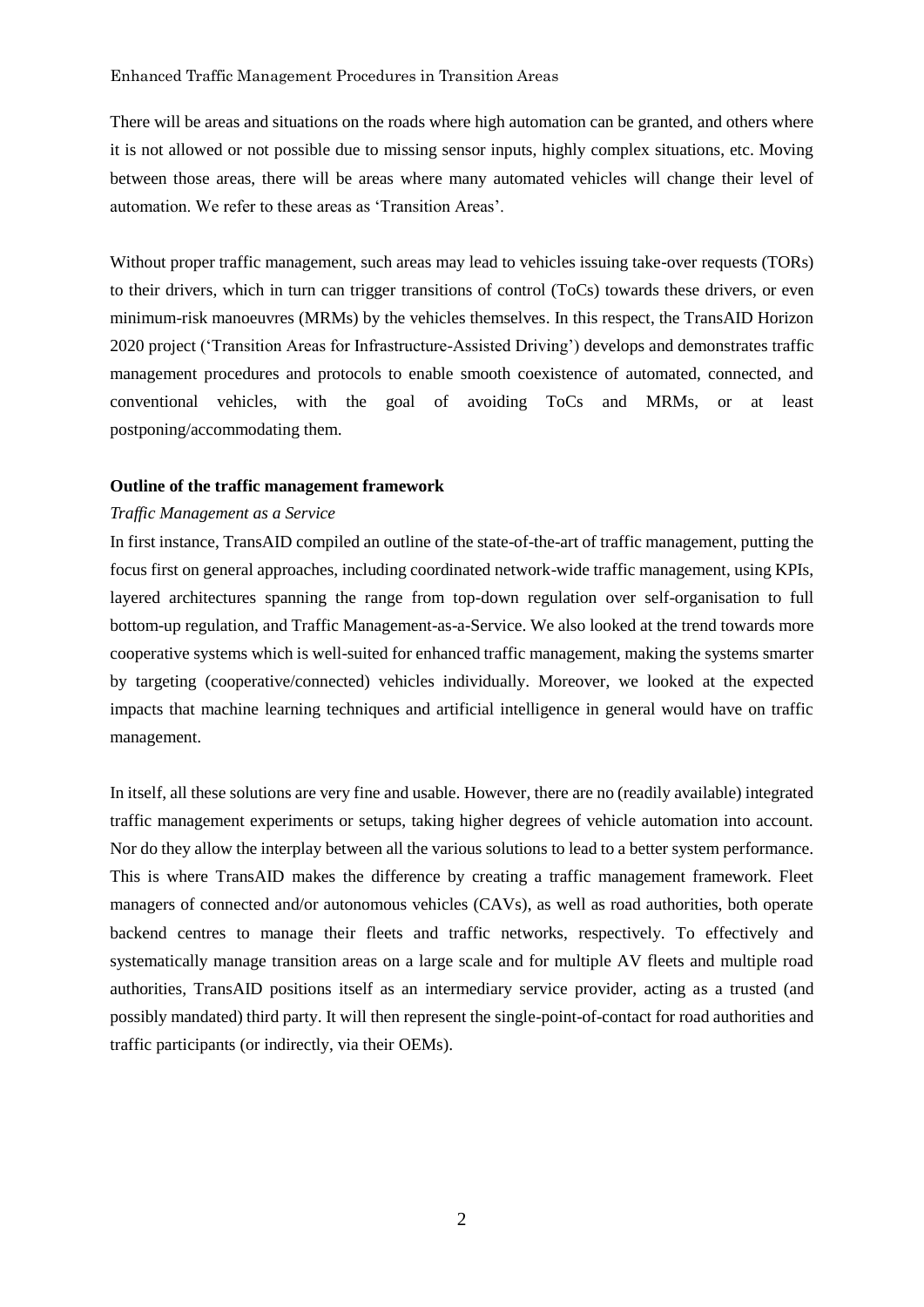#### *TransAID in the role of an intermediary service provider*

Automated vehicles of different makes with different levels of automation will each be designed to operate in a particular domain. Such a domain is characterised by static and dynamic attributes which range from road type and layout to traffic conditions, weather and many attributes in between. In general, we call these domains 'operational design domains' (ODD), which are defined by Czarnecki (2018) as the operating conditions under which a given driving automation system or feature thereof is specifically designed to function, including, but not limited to, environmental, geographical, and time-of-day restrictions, and/or the requisite presence or absence of certain traffic or roadway characteristics. An ODD may put limitations on (i) the road environment, (ii) the behaviour of the automated driving systems (ADS)-equipped subject vehicle, and (iii) the state of the vehicle. Furthermore, an operational road environment model (OREM) is a representation of the relevant assumptions about the road environment in which an ADS will operate the ADS-equipped vehicle (e.g., a two-lane rural road). An ODD of an ADS implies a set of operational environments in which the ADS can operate the ADS-equipped vehicle. These environments can be specified using a set of OREMs, which can be in- or out-of-scope of the ODD.

When the ODD of an AV ends, it will handover the control of the vehicle to the human driver or in case the driver does not respond, initiate a minimum risk manoeuvre (MRM). The location of such an event is referred to as the Transition Area (TA). However, due to the stochastic nature of traffic (take the occurrence and impacts of incidents for example) and the diversity of automated vehicle makes and their capabilities, it is impossible to perfectly predict where, when, and why the ODD ends and consequently TAs are located. Nonetheless, the existence of TAs affects both AV-fleet managers and road authorities due to reduced performance of the vehicle and the traffic network respectively. Here, TransAID develops infrastructure support measures for situations which normally would imply the end of the ODD. However, as part of these support measures, AVs receive additional information and/or guidance needed to enable them to proceed in automation mode.

AV-fleet managers and road authorities both operate backend centres to manage their fleets and traffic networks, respectively. To effectively and systematically manage TAs on a large scale and for multiple AV fleets and multiple road authorities, we propose a trusted third party (and where possible mandated) intermediary service. This will then act as the single-point-of-contact for road authorities and traffic participants (or indirectly, via their OEMs). Based on status and disengagement information from AV fleet managers and traffic management plans from road authorities, this intermediary service acts as a delegated traffic manager who digitally implements the TransAID infrastructure support measures. With support of the right tools, an operator continuously monitors in real-time the traffic system and disengagement reports, based on triggers and scenarios, identifies TAs, and finally selects the appropriate measure. An advantage of this service is that measures taken by AV-fleet managers and road authorities can be coordinated and harmonised across multiple AV fleets and geographical areas (managed by different road authorities). Moreover, smaller and/or rural road authorities, which may not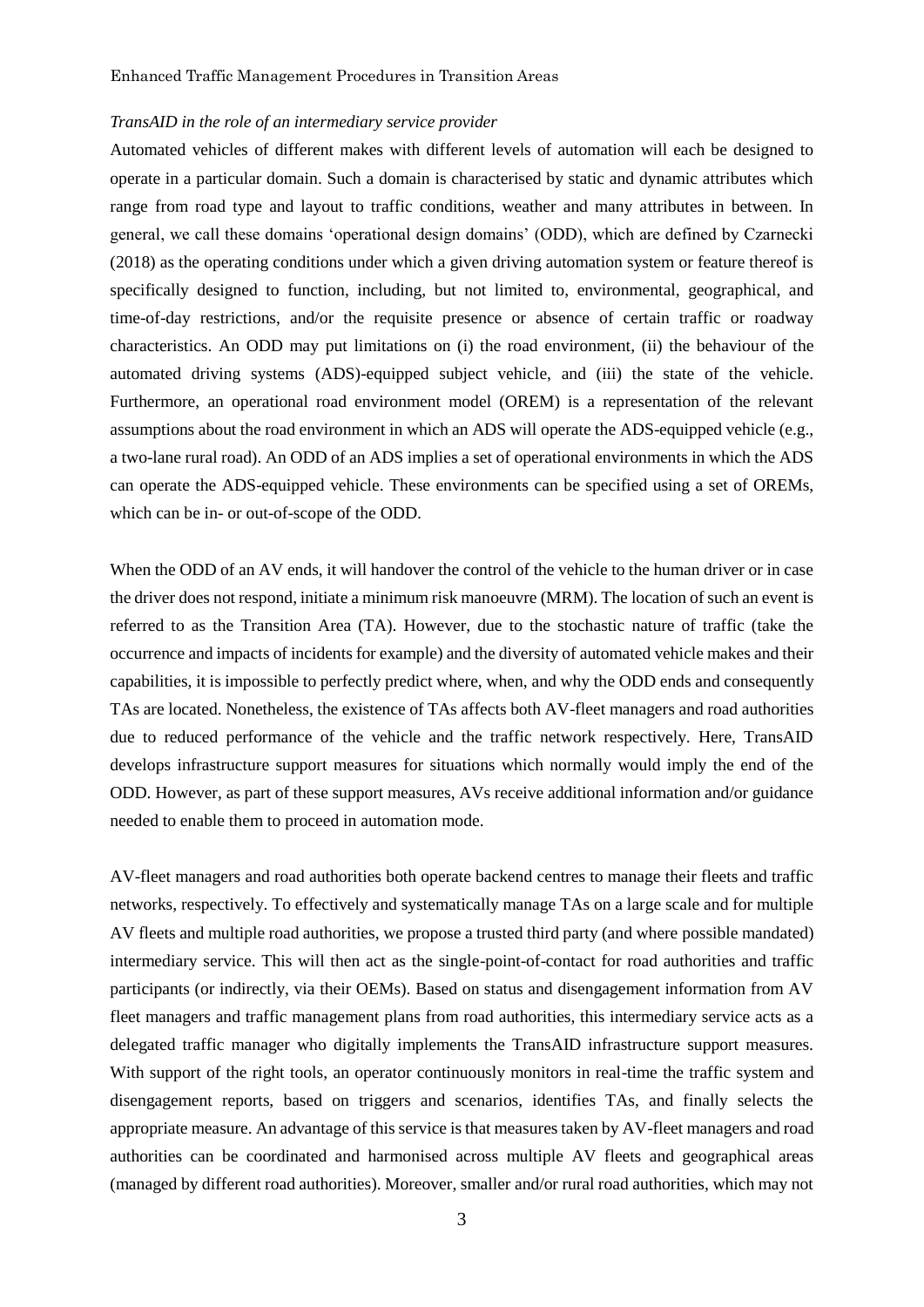have backend centres or not a suitable operational overview of the road and traffic flow dynamics, can benefit from an intermediary service that can perform this task for them. The concept of the intermediary service approach adopted within TransAID's traffic management scheme is depicted in Figure 1.



**Figure 1: Schematic overview of TransAID's intermediary service approach.**

## *High- and low-level traffic management operations*

Within the framework of traffic management (TM) in TransAID, we also assume there are a number of road-side units (RSU) that each look at traffic in their immediate vicinity (their finite range stems – among other reasons – from the assumption of realistic communication capabilities). The traffic management centre (TMC) is then a logical entity that uses and communicates with these RSUs, as illustrated in Figure 2. In that sense, the RSUs aspire to have an as-good-as-possible view on their local situation (either through communication with connected vehicles, such as CV and CAV, or through information obtained from road-side detectors such as loop detectors, camera's, …), whereas the TMC – as a smart infrastructure – combines these in order to get the global picture. Or TransAID, the TMC is to be considered as the intermediary service.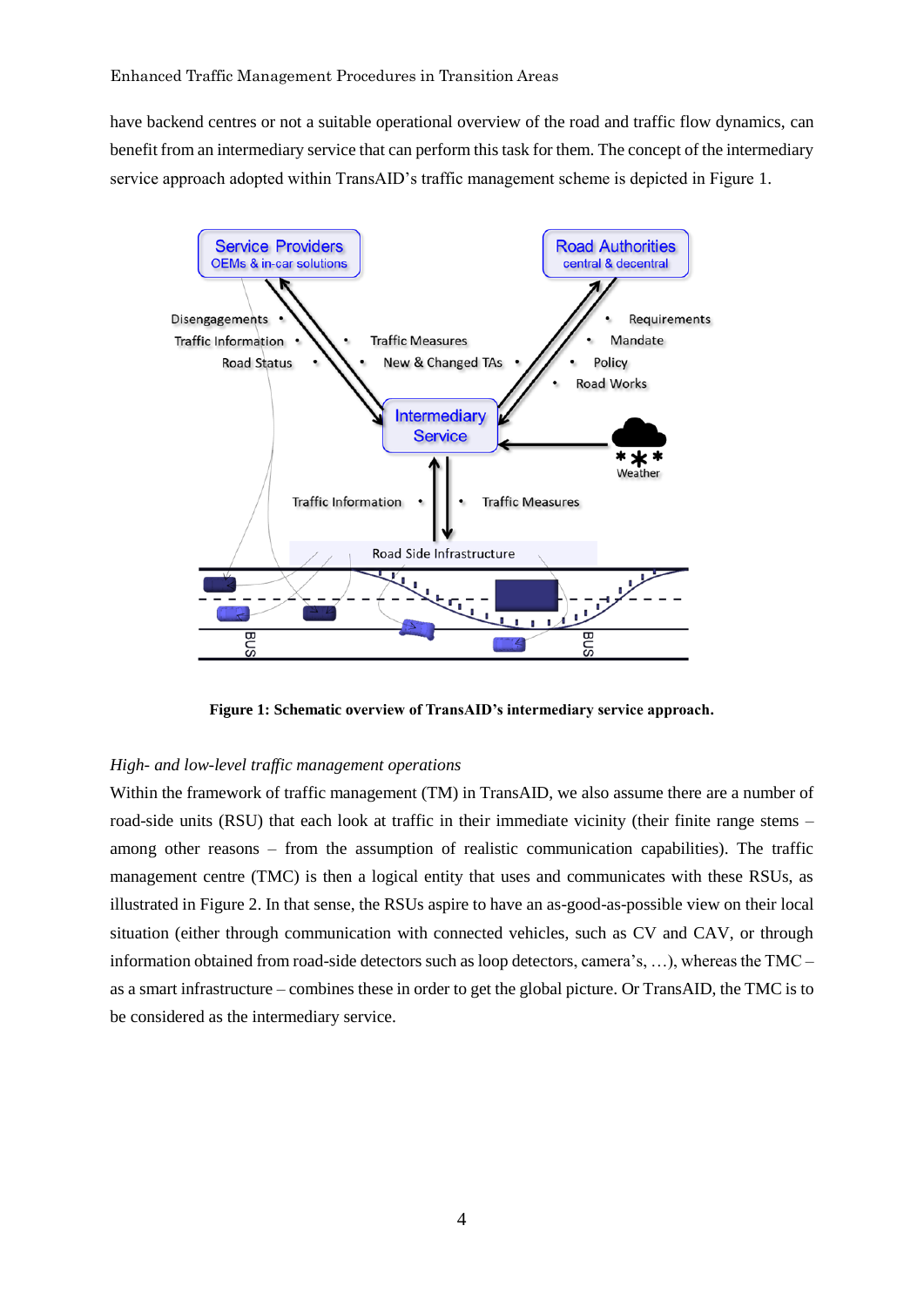

**Figure 2: High-level overview of how the traffic management centre (TMC) interacts with the road-side units (RSU), in order to obtain information on the traffic stream as well as broadcasting measures.**

### **TransAID's services and use cases**

*General overview*

Within TransAID we defined five different use cases where disruptions of traffic flow are expected to be most severe as a result of transition between automation levels. The initially selected use cases were:

- Service 1 (Use case 1.1): Prevent ToC/MRM by providing vehicle path information
- Service 2 (Use case 2.1): Prevent ToC/MRM by providing speed, headway and/or lane advice
- Service 3 (Use case 3.1): Prevent ToC/MRM by traffic separation
- Service 4 (Use case 4.2): Manage MRM by guidance to safe spot (urban & motorway)
- Service 5 (Use case 5.1): Distribute ToC/MRM by scheduling ToCs

In addition, we elaborated all use cases with general descriptions, timelines, road networks, and requirements on the vehicle capabilities, vehicle numbers, and traffic compositions. For each of these use cases, we listed when (i.e. which Level of Service), where (spatial locations), and how (traffic management recipes) traffic management measures should be applied. The measures are implemented in the iTETRIS simulation platform (using SUMO as a microscopic representation of traffic flows and ns-3 to achieve realistic communication capabilities and collective sensing). They are calibrated and validated using predefined sets of KPIs/metrics.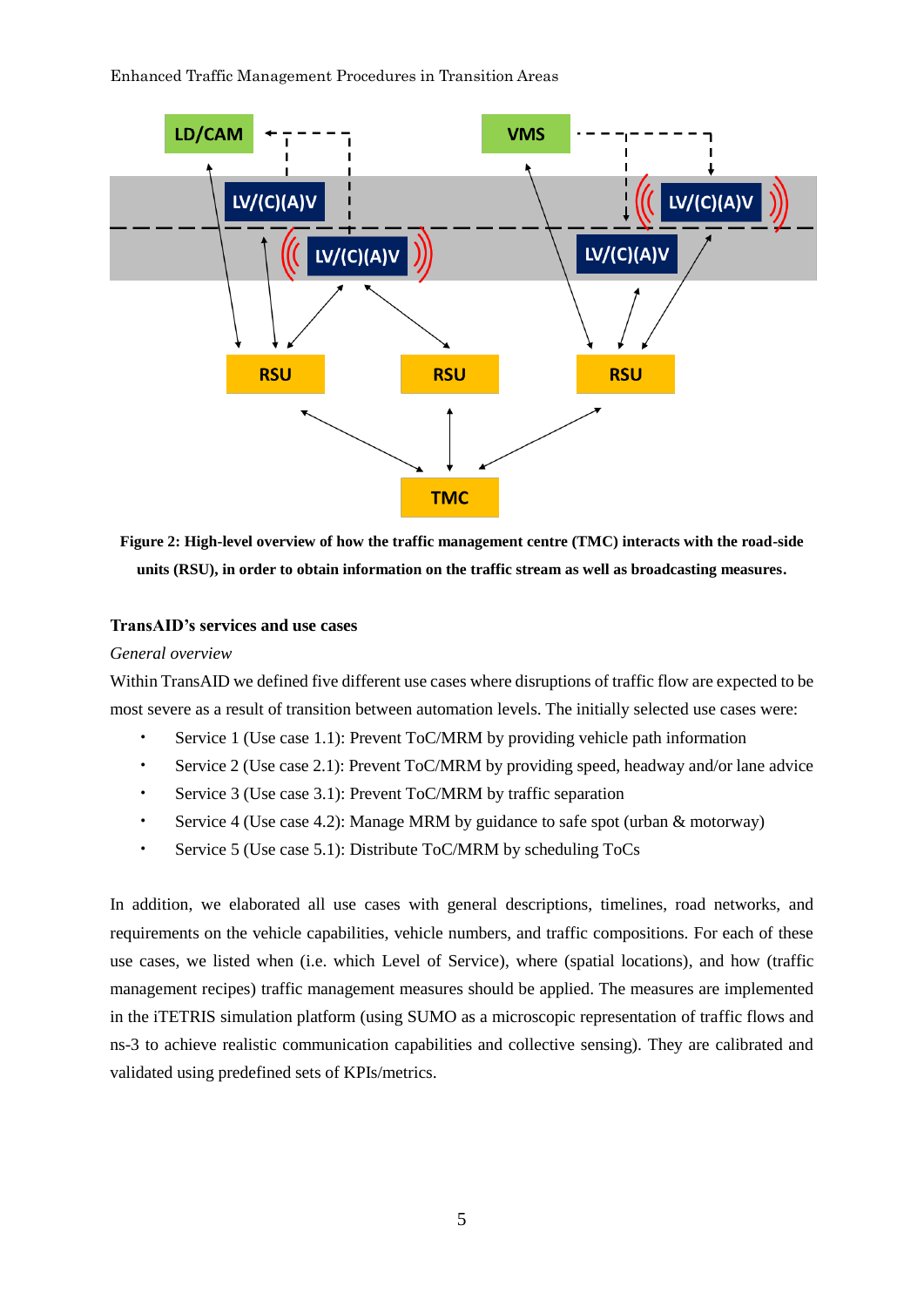# *Used traffic conditions and vehicle mixes*

The 'right' traffic management measures are dependent on traffic conditions and the vehicle mix. The following tables give an overview of their values:

- Definition of the levels of service (LOS) A through C
- Distribution of passenger vehicles versus LGV and HGV
- Overview of the different vehicle types, aggregated into classes of actors
- Artificial vehicle mixes for baseline simulations

# **Table 1: Vehicles/hour/lane for Level of Service A, B and C in urban, rural, and motorway conditions.**

|                                                      | <b>LOS</b> | LOS  | <b>LOS</b>  |
|------------------------------------------------------|------------|------|-------------|
|                                                      | A          | В    | $\mathbf C$ |
| Urban $(50 \text{km/h}) - 1500 \text{ veh/h/l}$      | 525        | 825  | 1155        |
| Rural $(80 \text{ km/h}) - 1900 \text{ veh/h/l}$     | 665        | 1045 | 1463        |
| Motorway $(120 \text{ km/h}) - 2100 \text{ veh/h/l}$ | 735        | 1155 | 1617        |
| Intensity / Capacity (IC) ratio                      | 0.35       | 0.55 | 0.77        |

| <b>Class Name</b> | <b>Class Type</b>         | <b>Vehicle Capabilities</b>                                                                                                                                                                                                  |  |  |  |
|-------------------|---------------------------|------------------------------------------------------------------------------------------------------------------------------------------------------------------------------------------------------------------------------|--|--|--|
| Class 1           | Manual<br>Driving         | - Legacy Vehicles<br>$-$ (C)AVs/CVs (any level) with deactivated automation systems                                                                                                                                          |  |  |  |
| Class 2           | Partial<br>Automation     | $-$ AVs/CVs capable of Level 1 and 2 automation<br>- Instant TOC (uncontrolled driving in case of distracted driving)<br>- No MRM capability                                                                                 |  |  |  |
| Class 3           | Conditional<br>Automation | $-(C)AVs$ capable of Level 3 automation (level 3 systems activated)<br>- Basic ToC (normal duration)<br>- MRM capability (in the ego lane depending on speed and a<br>predetermined desired MRM deceleration level)          |  |  |  |
| Class 4           | High<br>Automation        | $-(C)$ AVs capable of Level 4 automation (automation activated)<br>- Proactive ToC (prolonged duration)<br>- MRM capability (in the rightmost lane depending on speed and a<br>predetermined desired MRM deceleration level) |  |  |  |

## **Table 2: Classification of actors (vehicle types).**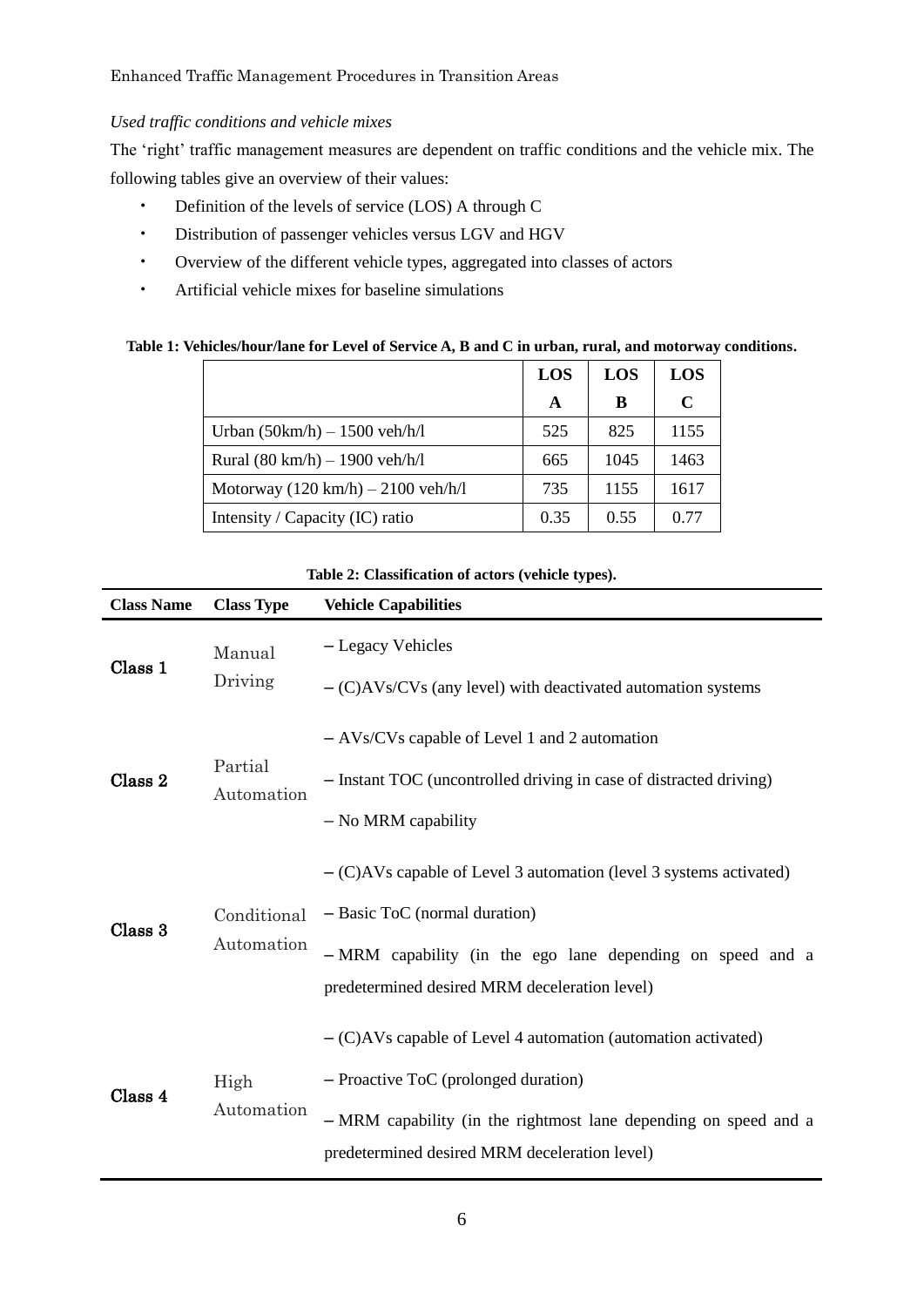| Vehicle  | Class 1 |         |    |         |    | Class 1 Class 2 Class 2 Class 3 Class 3 | Class 4        | Class 4 |
|----------|---------|---------|----|---------|----|-----------------------------------------|----------------|---------|
| Mix      |         | (Conn.) |    | (Conn.) |    | (Conn.)                                 |                | (Conn.) |
|          | 60%     | 10%     | ۰. | 15%     | ۰. | 15%                                     |                |         |
| $\bf{2}$ | 40%     | 10%     | ٠  | 25%     |    | 25%                                     | $\blacksquare$ |         |
| 3        | 10%     | 10%     |    | 40%     | ۰. | 40%                                     | ٠              |         |

**Table 3: Artificial vehicle mixes for baseline simulations during 1st project iteration.**

# **Example service 5 / use case 5.1**

# *Introduction*

As an example, we look at service 5 / use case 5.1, i.e. Distribute ToC/MRM by scheduling ToCs. Here, external reasons might determine if automated driving will be forbidden in certain traffic areas (which we call 'no automated driving' (NAD) zones). Service 5 aims to inform approaching C(A)Vs in order to initiate transitions to manual driving in a coordinated manner. In absence of additional guidance and coordination we expected to have an accumulated occurrence of transitions at specific locations, which can lead to adverse effects regarding traffic safety and efficiency. Thus, Service 5 implements a scheme for the distribution of TORs sent to C(A)Vs ahead of the NAD zone within a dedicated TOR area (as shown in Figure 3).



**Figure 3: Schematic distribution area for TORs within a transition area.**

### *Traffic management setup*

In Figure 4 the principle control logic of Service 5 is presented as a flow chart. The TMC monitors the area upstream of the NAD zone and regularly obtains positions and speeds from each  $C(A)V$ . Furthermore, information about the traffic distribution in the monitored area is derived from collective perception and road side detectors.

Consecutive C(A)Vs are pooled into groups at the entrance to the monitored area, and their transitions are supervised and coordinated algorithmically. The traffic management algorithm assigns a TOR schedule for every vehicle depending on the estimated density within the TOR area, the current position, and speed of the vehicle, and its position within the corresponding vehicle group.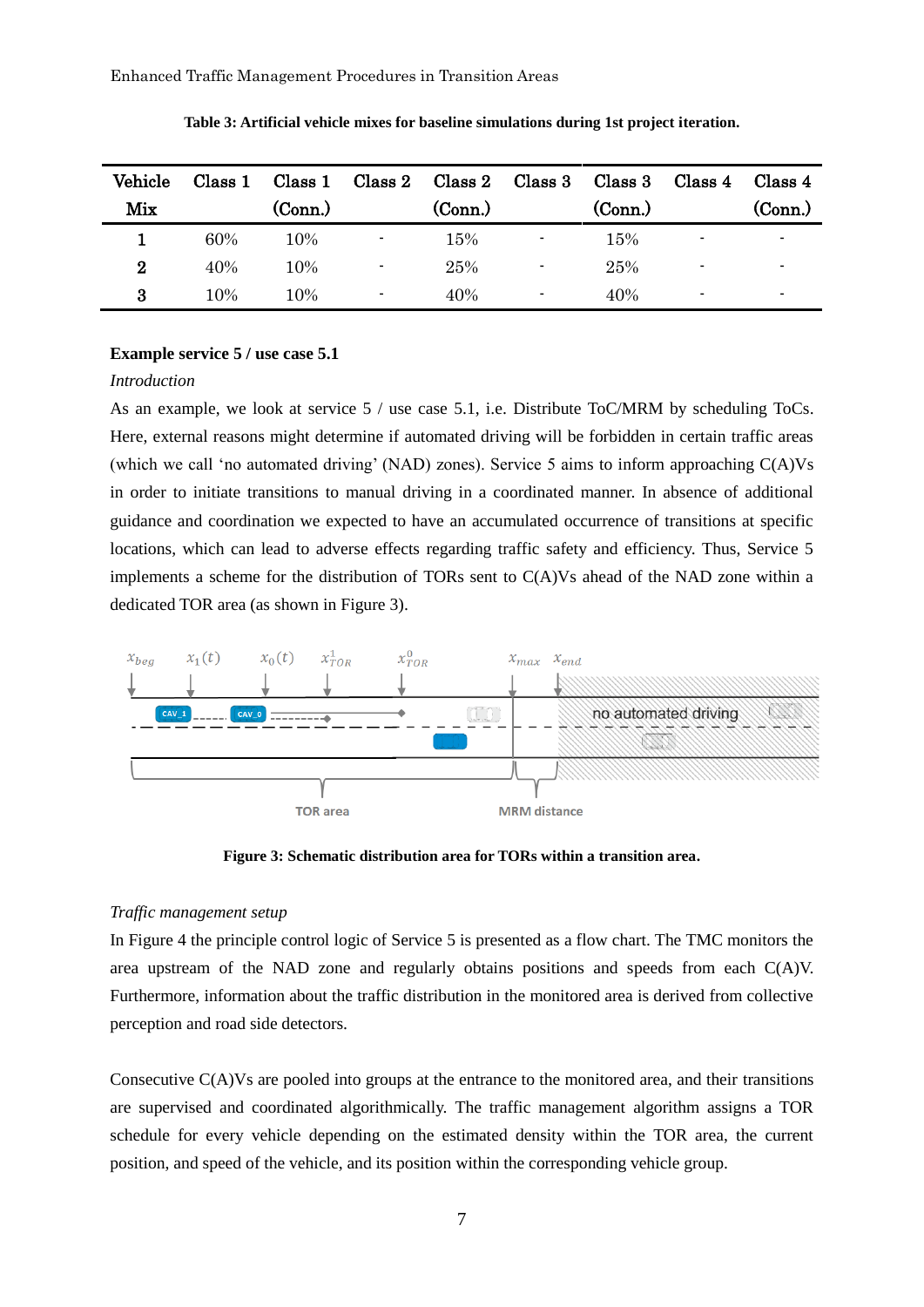

**Figure 4: Traffic management service for use case 5.1.**

## *Simulation results*

Within TransAID, we simulate the different use cases first as a baseline using the earlier mentioned parameters, and then with the activation of the chosen traffic management service. Each time, we look at the impacts on traffic efficiency (network-wide in terms of average speeds and flows, and local in terms of tempo-spatial diagrams), traffic safety (by means of the number of events where a time-to-collision lower than 3 seconds occurred), and finally the environmental impact (considering  $CO<sub>2</sub>$  emissions as calculated by the simulation model). For service 5, we can see for example how, given the network, activation of the traffic management system leads to a higher average network speed compared to the baseline for Level of Service C, as shown in the graphs in Figure 5.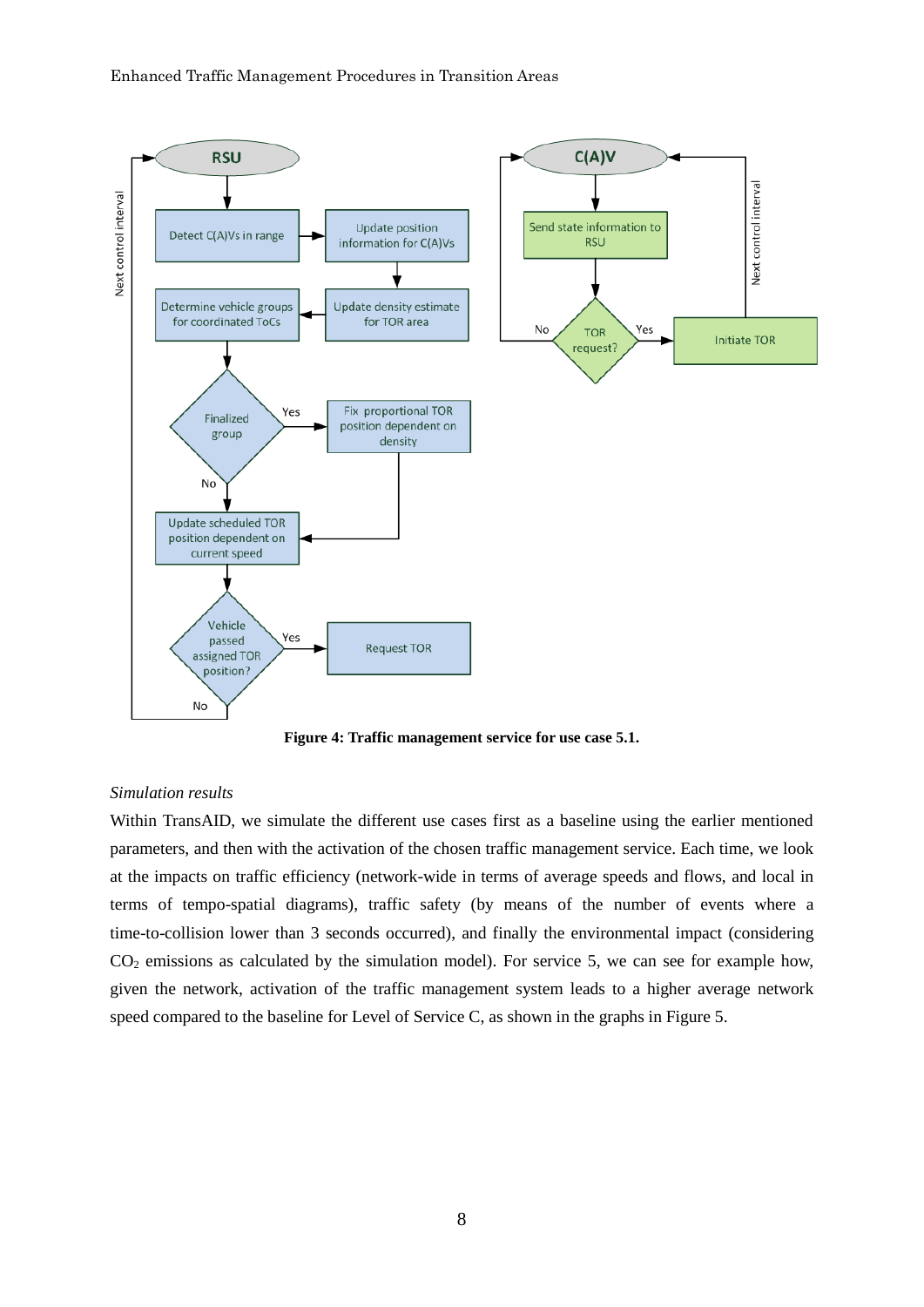

**Figure 5: Average network speeds for use case 5.1 (motorway network) simulation experiments (varying the LOS and vehicle mixes). Different bar colours correspond to baseline and traffic management simulations.**

Figure 6 illustrates the speed losses and reduced flows for the sample of LOS C, vehicle mix 3, seed 6. The NAD zone starts at a position of 2.5 km. For the baseline we observe a breakdown of average speed triggered by perturbances arising from several simultaneous ToCs at close locations. Such disruptions leading to a stationary bottleneck located at the NAD zone entry occur in most simulations runs sooner or later within the one hour simulation interval. Once developed, the bottleneck hardly dissolves if demand is not low (LOS B and C). In the depicted example the bottleneck emerges already after approximately five minutes and congestion rapidly grows filling the simulated area after approximately 25 minutes (cf. the red area in the upper left plot of the Figure).

These phenomena vanish in the presence of a coordinated distribution of TORs. Even if local disruptions are present (i.e. the lighter spots in upper left plot of the Figure), the prevention of locally concentrated series of ToCs allows them to dissolve such that a smooth flow is re-established (cf. the green-yellow areas in lower right plot of the Figure).